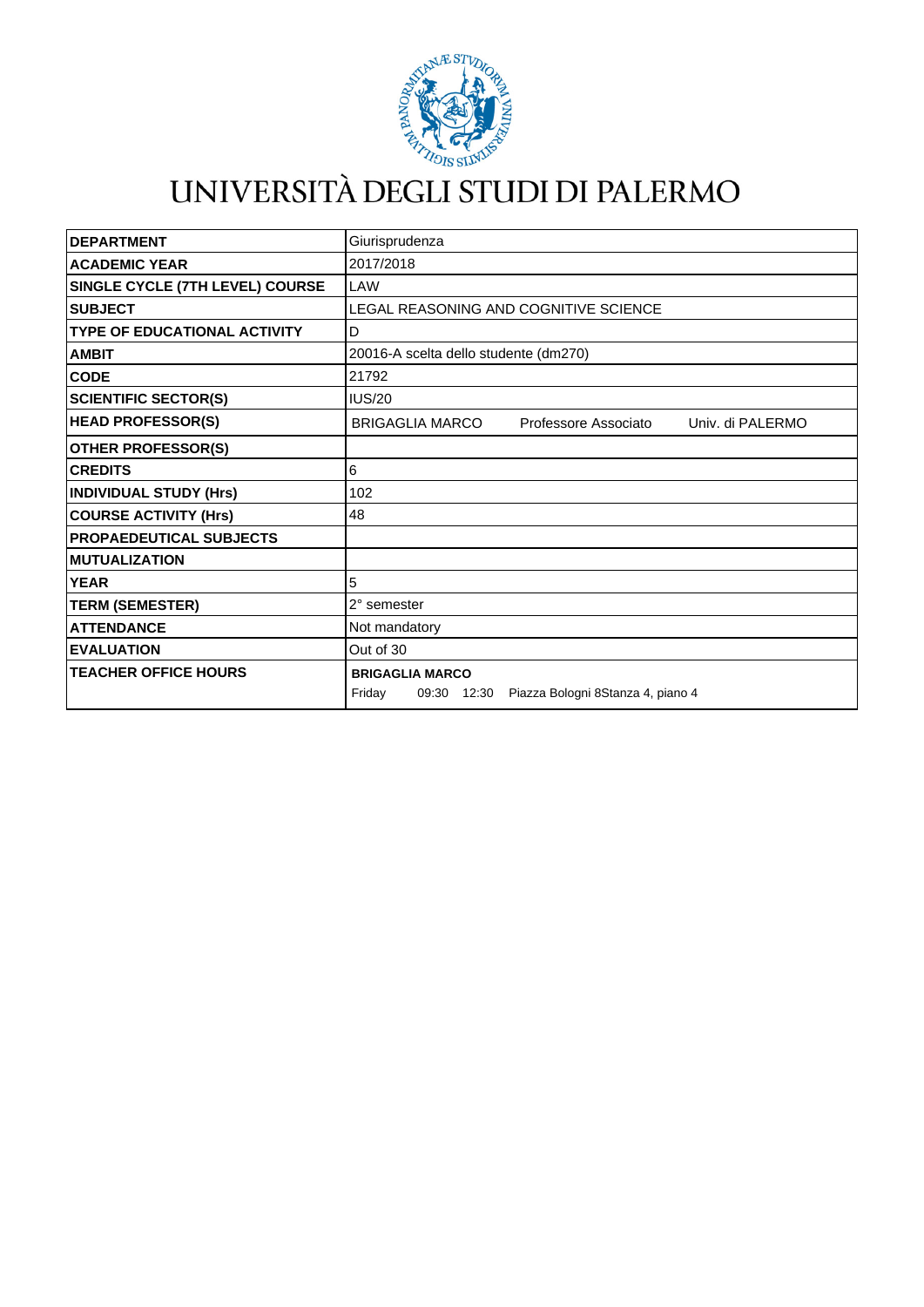## **DOCENTE:** Prof. MARCO BRIGAGLIA

| <b>PREREQUISITES</b>          | Basic knowledge of legal theory and basic knowledge of technical legal terms.                                                                                                                                                                                                                                                                                                                                                                                                                                                                                                                                                                                                                                                                                                                                                                                                                                                                                                                                                                                                                                                                                                               |
|-------------------------------|---------------------------------------------------------------------------------------------------------------------------------------------------------------------------------------------------------------------------------------------------------------------------------------------------------------------------------------------------------------------------------------------------------------------------------------------------------------------------------------------------------------------------------------------------------------------------------------------------------------------------------------------------------------------------------------------------------------------------------------------------------------------------------------------------------------------------------------------------------------------------------------------------------------------------------------------------------------------------------------------------------------------------------------------------------------------------------------------------------------------------------------------------------------------------------------------|
| <b>LEARNING OUTCOMES</b>      | Knowledge and understanding: knowledge and understanding of the main<br>models of the cognitive structure of legal reasoning and decision-making.<br>Applying knowledge and understanding: ability to apply knowledge and<br>understanding in order to reconstruct the decision-making patterns underlying<br>legal decisions, and to identify possible biases.<br>Making judgments: ability to develop a critical attitude towards legal decision-<br>making, taking into special account the degree to which the organizational<br>context and the specific training of legal officials protect their decision-making<br>from biases and cognitive distortions.<br>Communication: ability to communicate the acquired knowledge in a clear and<br>exhaustive way, and to merge the technical language of cognitive science with<br>that of legal theory.<br>Lifelong learning skills: ability to combine the theoretical-conceptual approach of<br>traditional legal theory with the empirical methods of the cognitive sciences.                                                                                                                                                         |
| <b>ASSESSMENT METHODS</b>     | Exam type: oral exam. Minimum number of questions: two.<br>Evaluation: Grades on a scale between 18 and 30 cum laude.<br><b>Evaluation Grid:</b><br>- Excellent: 30-30 cum laude. Excellent knowledge and understanding, excellent<br>communication and argumentative skills, proper use of technical language.<br>- Very good: 26-29. Good knowledge and understanding, good communication<br>and argumentative skills, proper use of technical language.<br>- Good: 24-25. Basic knowledge and understanding, average communication<br>skills, limited argumentative skills.<br>- Average: 21-23. Limited basic knowledge and understanding, sufficient<br>communication skills, poor argumentative skills.<br>- Fair: 18-20. Minimal basic knowledge and understanding, poor communication<br>skills, poor argumentative skills.<br>- Poor. Insufficient knowledge and understanding.                                                                                                                                                                                                                                                                                                    |
| <b>EDUCATIONAL OBJECTIVES</b> | The course is aimed at presenting the main contributions of the cognitive<br>sciences to an understanding of legal reasoning: psychological models of<br>normative reasoning; heuristics and biases in legal reasoning and decision-<br>making; the role of emotions and imagination; the cognitive structure of legal<br>concepts; the psychological grounding of defeasible reasoning; the relation<br>between legal reasoning and AI. (The course is connected with the Erasmus<br>KA2 Project RECOGNISE - Legal Reasoning and Cognitive Science (https://<br>www.recognise.academy/), and will rely on didactic materials and teaching<br>collaborations developed within the project.)                                                                                                                                                                                                                                                                                                                                                                                                                                                                                                 |
| <b>TEACHING METHODS</b>       | Lectures and seminars                                                                                                                                                                                                                                                                                                                                                                                                                                                                                                                                                                                                                                                                                                                                                                                                                                                                                                                                                                                                                                                                                                                                                                       |
| <b>SUGGESTED BIBLIOGRAPHY</b> | The course will be based on the following readings. Alternative readings<br>replacing some of the ones in the list may be indicated during the course, on the<br>basis of specific interests expressed by students.<br>- Wistrich, Andrew J., and Jeffery J. Rachlinski. "Implicit Bias in Judicial Decision<br>Making: How It Affects Judgment and What Judges Can Do About It." In<br>Enhancing Justice: Reducing Bias, edited by Sarah E. Redfield (Chicago:<br>American Bar Association, 2017), 87-130.<br>- Maroney, Terry A. "The Persistent Cultural Script of Judicial Dispassion."<br>California Law Review 99, no.2 (2011): 629-681.<br>- Brigaglia Marco, and Bruno Celano, 'Reasons, rules, exceptions: towards a<br>psychological account', in Analisi e Diritto 14 (2017), pp. 131-144.<br>- Haidt, Jonathan. "The Emotional Dog and Its Rational Tail: A Social Intuitionist<br>Approach to Moral Judgment." Psychological Review 108, no.4 (2008): 814-834.<br>- Danzinger S., Levav J., Avnaim-Pesso L. 2011. Extraneous Factors in Judicial<br>Decisions, «Proceedings of the National Academy of Sciences of the United<br>States of America», 108, 17, 2011, 6889-6892. |

## **SYLLABUS**

| <b>Hrs</b> | <b>Frontal teaching</b>                                                         |
|------------|---------------------------------------------------------------------------------|
| 6          | The psychology of normative decision-making, from the moral to the legal domain |
| 6          | Heuristics and biases in adjudication                                           |
| 6          | Emotions, intuitions, and imagination in legal reasoning and decision-making    |
| 6          | The cognitive structure of legal concepts                                       |
| 6          | Rules and exceptions: the psychological grounding of defeasible reasoning       |
| 6          | Legal reasoning and AI                                                          |
|            | Neuroscience, free will, and criminal responsibility                            |